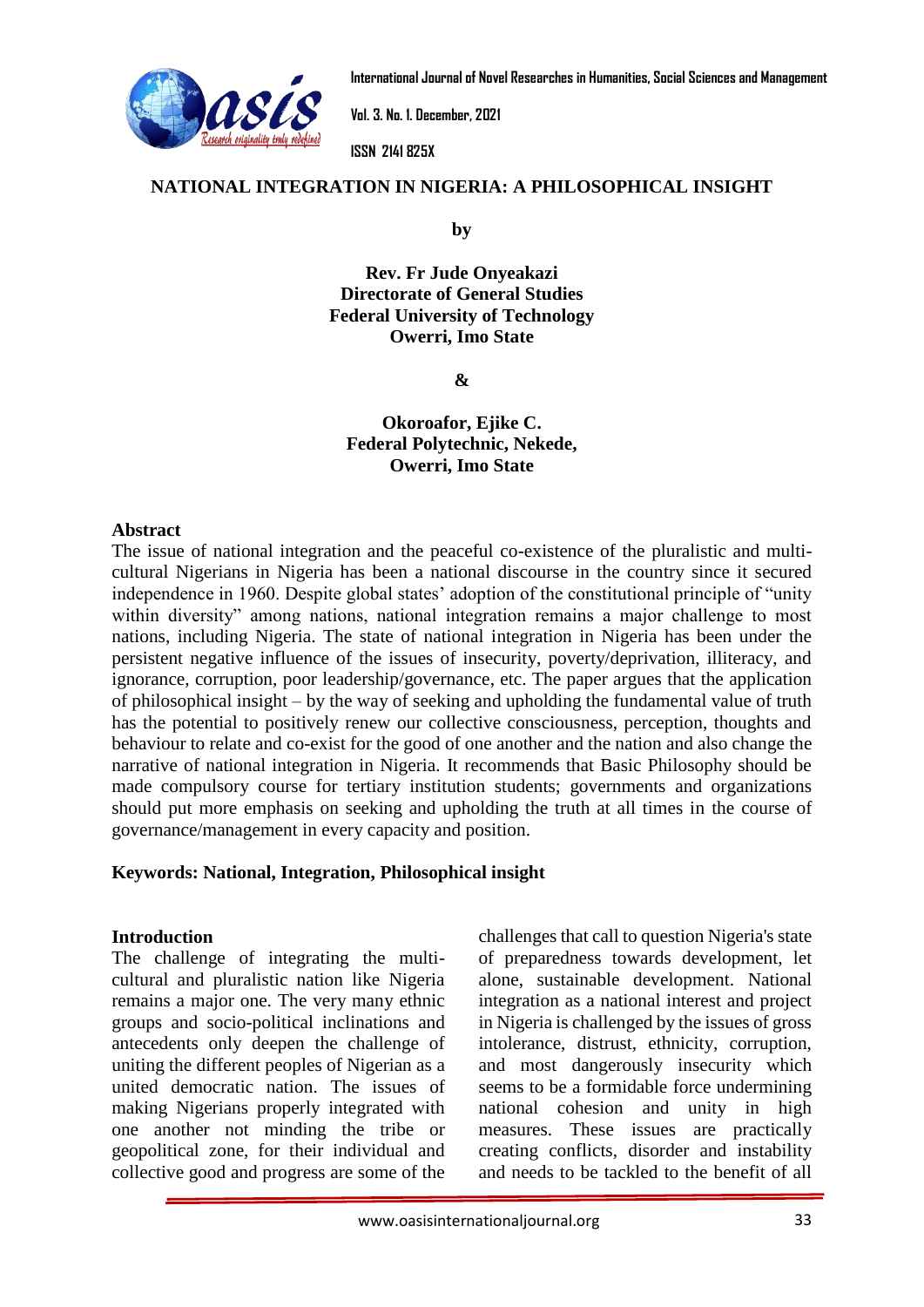citizens of the nation. Abia (2006), advocates that "for a state like Nigeria to survive, there must be ways of harmonizing areas of conflicting interests and integrating the various groups to produce some measure of value consensus".

However, this paper explores how philosophical insight into the issues and challenges of national integration can help reinvent the spirit of true nationalism and patriotism that can build up effective national integration in Nigeria. It explicates that philosophical tool such as the fundamental value of truth has the potentials to unlock the negative structures and practices that support and reinforce the very elements that propagate disunity, distrust, antagonism, intolerance and other forms of hate-based relationships that undermine our oneness, cohesion and unity, as a nation that has been together for more than one hundred years (counting from the year of amalgamation – 1914). There is no doubt that Nigeria at this stage of its development requires that its citizens despite the different cultures, ethnic origins, ideologies and beliefs hold on to one another in order to energize the nation in full for the maximization of its potentials towards the actualization of greatness. This kind of solidarity, oneness, unity and cooperation is what national integration stands for and this experience to a reasonable and practical extent seems to be lacking in the country (Okoroafor, Nzenwa and Ezeibe, 2016).

This paper, therefore, argues that the attainment of meaningful and effective national integration (which is imperative if Nigeria is to build up appreciable efforts towards sustainable development) is best approached through the proper understanding of the fundamental issues and challenges of national integration with a philosophical insight that can empower Nigerians to pursue and ensure the true actualization of national integration through a more wiser and truth-seeking breed of

Nigerians for a more integrated, united and better Nigeria. It mainly attempts to proffer philosophical insights for promoting conscious and effective measures that can strengthen national integration in Nigeria. The methodology employed is library research, while descriptive method is used in analyzing this paper. The paper focuses on the following:

- 1. Conceptualization of Integration, National Integration, Philosophy, and Philosophical Insight.
- 2. The usefulness of Philosophy in National Life
- 3. Interface between National Integration and Philosophy.
- 4. Some Challenges undermining National Integration in Nigeria
- 5. Employing Philosophical Insight for Promotion of National Integration in Nigeria.
- 6. Summary, Conclusion and Recommendations.

## **Conceptual Clarification Integration**

Oxford Advanced Learner's Dictionary, International Students Edition (2014), defines integral as 'necessary to make something complete; essential; having to containing all parts that are necessary to be complete; whole". The same dictionary explains the word integrate to mean, " to become or make somebody fully a member of a community rather than remaining in a separate group, e.g. because of one's race, colour, ideology, etc". Considering the meaning of 'integral' and 'integrate' the word "integration" can be perceived as the process or phenomenon through which different things, objects, systems, components or people are brought together for some reasons or needs. It is basically about the harmonization of things or people in a context for some purposes.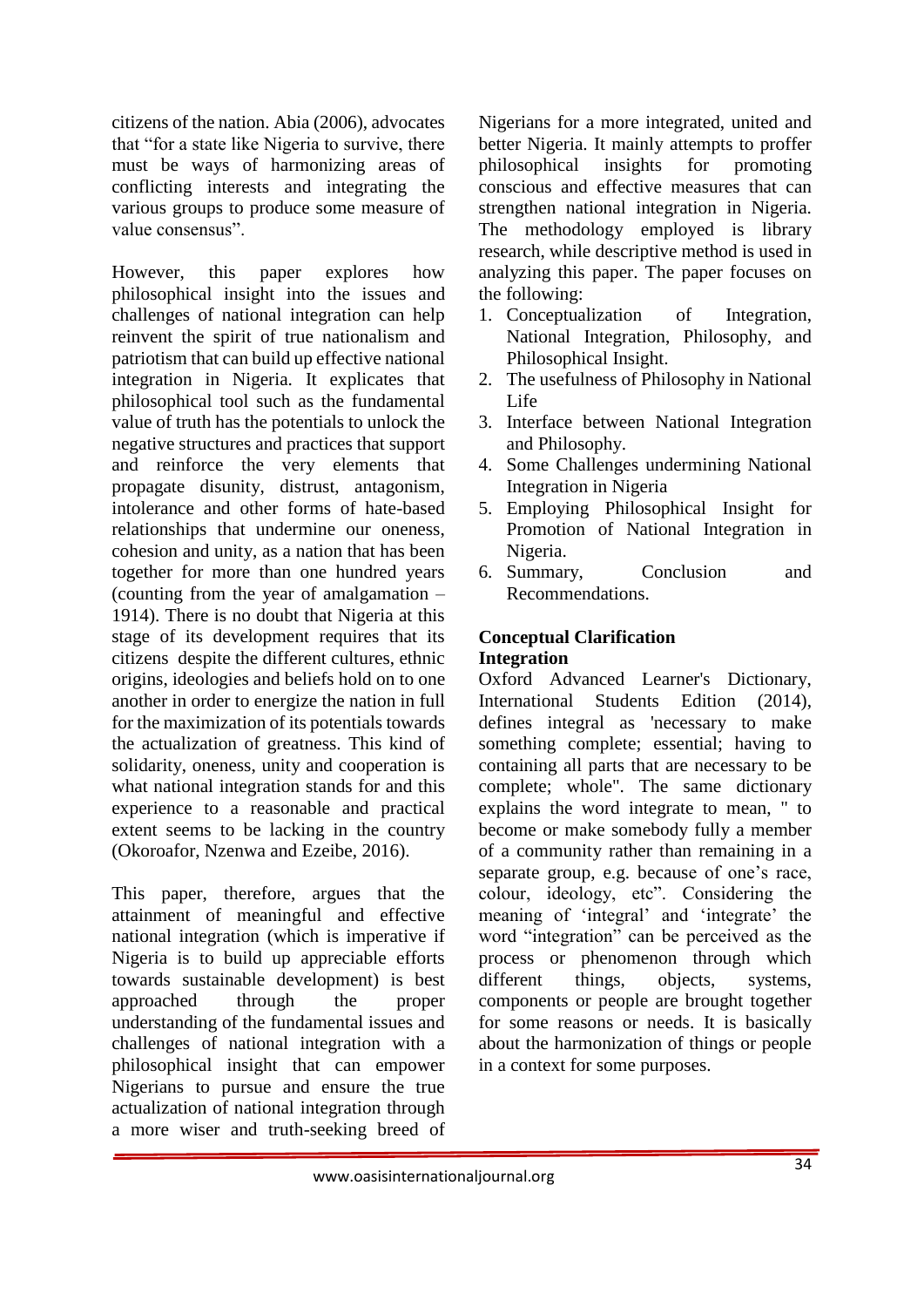### **National Integration**

National integration can be seen as a concept and phenomenon. National integration is mainly the process of bringing the various peoples of different cultural and social background together in a given social context or polity for their collective interests and good. The classic definition of national integration according to Weiner (1967). states that "national integration refers specifically to the problem of creating sense of territorial nationality which overshadows – or eliminates – subordinate parochial loyalties". In furtherance, Weiner and Laparambola (1969), aver that "national integration primarily involves the amalgamation of disparate social, economic, religious, ethnic and geographic elements into a single nation state". Again, Hogan (2006), postulates that "national integration involves the uniting of formerly separate groups into one group with the obliteration of any previous social and cultural group differences as well as the obliteration of separate group identifications". In a nutshell, national integration implies both the capacity of a government to control the territory under its jurisdiction as well as a set of popular attitudes towards the nation generally described as loyalty, allegiance, and intelligence to place national above local and parochial concerns (Abia, 2006).

## **Philosophy**

This great field of knowledge has been defined by different authorities in different but related ways starting from ancient Greece. Some of the definitions are as stated below:

- (i) A way of simplifying complex ideas and statements about our experiences in life in order to make sense out of (make us understand) them;
- (ii) A rational attempt in finding solutions to fundamental problems of man;
- (iii) What an individual accepts as his guiding principles, which prompts him

to act, in different ways at different times, places, and circumstances;

- (iv) A rational investigation, which examines nature and the reasons behind events happening in the word.
- (v) A constant and endless quest by man in trying to find out many riddles of the universe, so that he can find out a meaningful framework for the expression of all thoughts, actions and observable phenomena (Enoh, 2001).

Moreover, the above definitions of Philosophy may appear too abstract for a layman to comprehend easily except if the nature and usefulness of Philosophy is explained. Philosophy deals with the possibility and foundation of knowledge, the theory and analysis of knowledge. It deals with the foundation of the world or cosmos (its origin, causes, and destiny, meaning, essence and existence, the meaning of its activities, attitudes and commitments, its personal condition, its social and political being). Most importantly, Philosophy is a critical inquiry into ultimate causes of things. This function as a critical inquiry is the soul of Philosophy. It is a critical, reflective and contemplative activity (Akinpelu, 1981).

# **Philosophical Insight**

Philosophical insight is used to refer to the extended application of philosophical institution, knowledge and ideas in the understanding of a subject, issue, concepts, etc, resulting from the identification of relationships and behaviours of the given subjects within a given scenario or context. It is the conscious, well detailed and focused philosophical approach to understand the origin, causes, meaning, essence and existence, attitudes and commitments, conditions and socio-political nature of things in the world.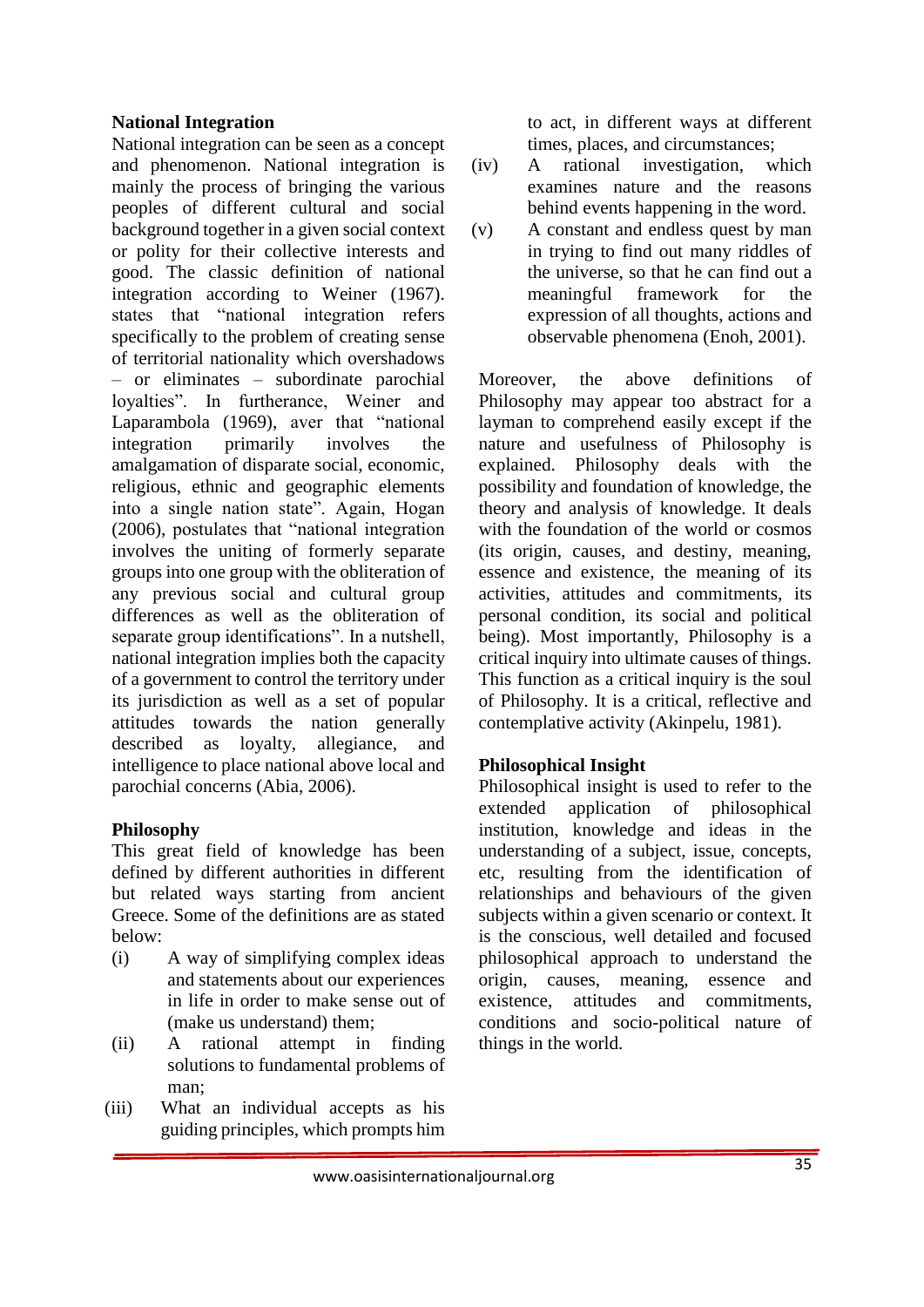### **The Usefulness of Philosophy in National Life**

The place and relevance of philosophical knowledge and insight in a nation's development and life can never be overemphasized in these contemporary times. According to Enoh (2001), Philosophy is useful in many ramifications to a people's daily life and that of their nation's in the following dimensions:

- (i) Philosophy helps us to develop our mind and enables us to take good decisions and actions. Through the questions it raises, it makes us aware of our numerous unsolved problems;
- (ii) it improves our ability to organize, analyze, synthesize and express our feelings and thoughts;
- (iii) it enables us make value judgments and differentiate the good from the bad, the right from the wrong as studied in ethics, religion and arts;
- (iv) it enables man to know the meaning of rights, duty, freedom, equality and encourages harmony and coexistence and stress the need for a proper organized society (Political Philosophy);
- (v) Philosophy helps to train the mind, broaden the horizon of our perception and knowledge. It helps us to become more reflective, critical and objective so as to present our work in a systematic, consistent, constructive and logical form (Philosophy of Education);
- (vi) it helps man to gain insight on how to improve human relationships and social organization. (Social Philosophy)
- (vii) Philosophy enhances public relations, enables us to foster business relations, take quick decisions for the growth of business. Ironically, while philosophy can make someone rich, one cannot buy philosophy with money.

# **National Integration and Philosophy: The Interface**

National Integration as a concept and phenomenon has interface with the field of philosophy in three main perspectives:

- 1. Firstly, as a concept and phenomenon, national integration means to create a sense of national consciousness, uniqueness of identity and loyalty among people with different socio-cultural identities into a single territorial political society. It demands that the citizens of a nation conduct themselves in disciplined, responsible, organized and wholesome manner that helps to bind them together as one people and one nation; and Social Philosophy (a subdiscipline of Philosophy) fundamentally equips man with the knowledge and insight on how to improve human relationships and social organization. It enhances public relations, enables us to foster interpersonal and business relations and take quick and better decisions that build healthy relationships, partnerships and cooperation for the growth of business and all these culminate into positive nation building and effective national integration as well as a positive national philosophy. (Uchendu, 2014)
- 2. Secondly, as phenomenon and national challenge, national integration is connected and interwoven with the political state of a nation. As national integration builds up in any polity or nation, it helps to create an enabling, stable and enduring political system that can allow for meaningful and concrete development to occur. This, in essence, links national integration to Political Philosophy which as a sub-discipline of philosophy, gives man the knowledge that enables him to understand and appreciate the meaning of rights, duty, freedom, equality and encourages harmony and co-existence while stressing the need for a proper organized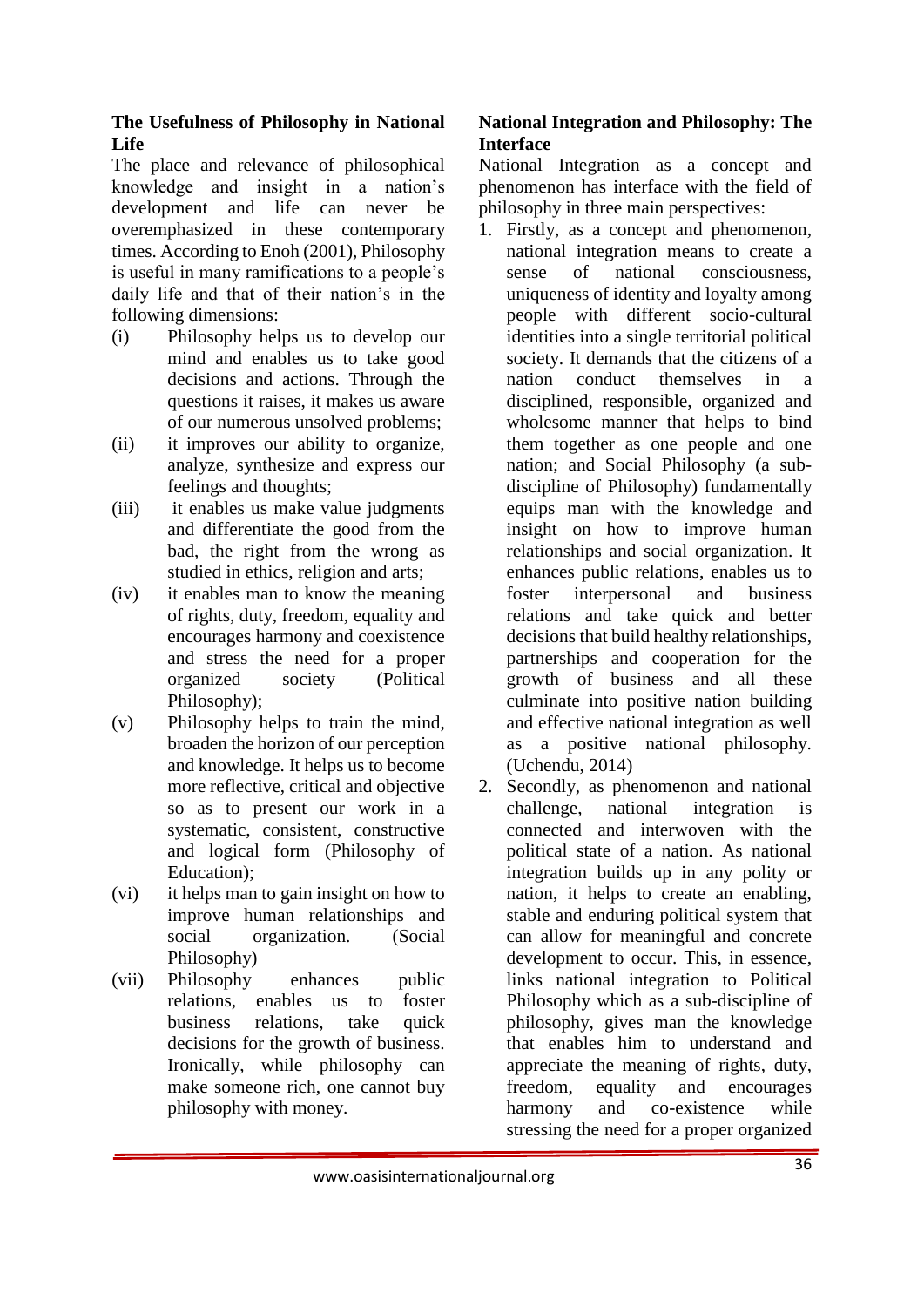society. Socio-political consciousness empowers the citizens to seek for good leadership and governance that can further bring about the dividends of democracy and strengthen cultural and national ties that helps to build effective national integration in any polity in the world.

3. Lastly, national integration as a concept and phenomenon has a lot to do with a nation and its citizen's level of awareness and quality of education. Despite the numerous factors that influence the status of national integration in any nation, the factor of the literacy and knowledge capacity of that nation's citizens is quite significant in determining the trend and level of the nation's unity and cohesion. Philosophy of Education, as a subdiscipline of Philosophy helps to train the mind, broaden the horizon of our perception and knowledge. It helps us to become more reflective, critical and objective so as to present our ideas and work in a systematic, consistent, constructive and logical form. An educated society is more likely to have people who easily reach value consensus more than a less or uneducated society. National integration, therefore, thrives more among "philosophically educated" populace.

## **Challenges of National Integration in Nigeria**

The following are some of the major challenges undermining the actualization of effective national integration in Nigeria:

1. **Absence of Rule of Law** One of the major challenge before the issue of national integration in Nigeria is the lack of rule of law which is evident in government's lack of respect for the constitution, the action of some powerful and wealthy individuals who feel that they are above the law and the increasing cases of extrajudicial killings, violations of

fundamental human rights and many other issues that are clearly undermining the proper adherence to the rule of law. As a nascent democracy, Nigeria needs its citizens and governments to conform to the rule of law if it hopes to strengthen its constitution, institutions and national integration. Onosode (2013) observes that "the rampant incidence of flouting of the constitution and the instrument of rule of law portends danger to building the Nigerian nation in the  $21<sup>st</sup>$  century".

- 2. **Poverty/Deprivation** This is a social problem that is devastating a greater majority of the Nigerian population. It appears that each day the passes, Nigerians become poorer and more deprived. The state of the nation's economy is so worrisome that it is contributing to individual(s) frustration and submission to all sorts of vices and crimes as a way of survival or as a way to let out desperation and hopelessness. Johnson (2016) opines that "poverty is the masterminder of all sorts of problems and destabilizes individuals and organizations to the level that only its reduction or elimination can bring relief and hope". The poverty levels in the country leave Nigerians hungrier and less interested in seeking or working towards building effective national integration and unity.
- 3. **Insecurity** The issues of terrorism occasioned by Boko Haram bombings and attacks, kidnappings, herdsmen/farmers clashes, increasing armed robbery and banditry as well as rising levels of religious intolerance and hate-motivated speeches and actions portray Nigeria as a field of steady bloodshed and conflicts and probably one of the most disunited and disorganized nations of the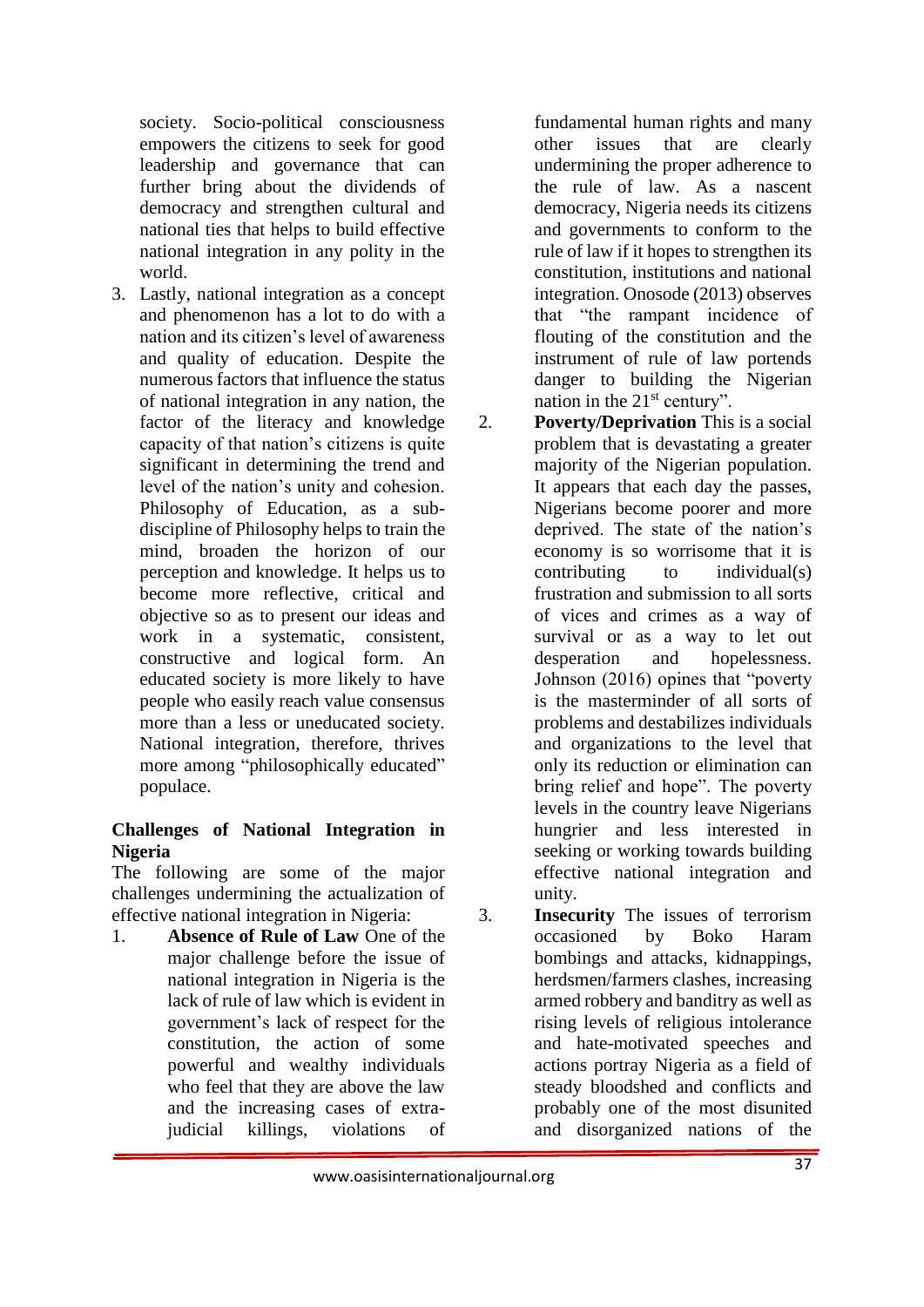world. The panic state of the nation is a reflection of the state of mind of its citizens and their fear for the future of the nation. Insecurity stands as one obstacle confronting the building of strong national integration that can help the country to forge ahead with significant development strides (Udeh, Okoroafor & Ihezie, 2013).

- 4. **Inequality and Uneven Development** The existence of gender inequality and other levels of social inequality in Nigeria has not helped that state of national integration in the country. The marginalization of girls and women at various levels of society continues to contribute to a more divisive and disgruntled population. The increasing inequality and uneven development only help to increase agitations, conflicts and national distrust. The nepotistic manner of employment, siting of national projects and general atmosphere breed inter-tribal suspicion, disharmony and antagonism which collectively undermined efforts towards national integration (Obialor, 2016).
- 5. **Illiteracy/Ignorance** The poor knowledge and understanding capacity of many Nigerians and the intentional and rogue perception and actions of some of our leaders have all posed as setback to national integration. The issues of falling standards of education, immorality and indiscipline which are easily connected to the syndrome of mass illiteracy and ignorance are rising to the detriment of the unity and oneness of Nigerians. Ogunlami (2013) submits that "the necessary and fundamental ingredient for fasttracking national unity and togetherness in Nigeria is the provision of good and functioning

education for its citizens". The level to which education can empower understanding, tolerance and value consensus among Nigerians as well as facilitate national development can never be imagined nor overemphasized (Okoroafor *et al,* 2016).

6. **Corruption:** The issue of corruption has eaten deep into the fabric of the Nigerian society to the extent that it is fast becoming an integral part of our mainstream culture. It pervades our life so completely today that one may be justified in calling it condition par excellence of contemporary Nigeria. Udenwa (2012) paints a picture of the state of corruption in Nigeria with this thought:

> *"I can tell you that from independence till now, we have been corrupt, but the level of corruption today in the country is unprecedented. We have not had it as bad as it is today. Infact, there is corruption everywhere you go, it is regrettable. At times, I fear for the future of this country".*

The last two sentences from this quotation clearly underscore the challenge of corruption on national integration in Nigeria.

7. **Poor Leadership/Governance:** The quality of leadership and governance in Nigeria leaves much to be desired or appreciated due largely to the insensitivity and gross mismanagement of the nation's resources in the past decades. Achebe (2001) states that "the trouble with Nigeria is simply and squarely a failure of leadership. The Nigerian problem is the unwillingness or inability of its leaders to rise to the responsibility of the personal example which are the hallmark of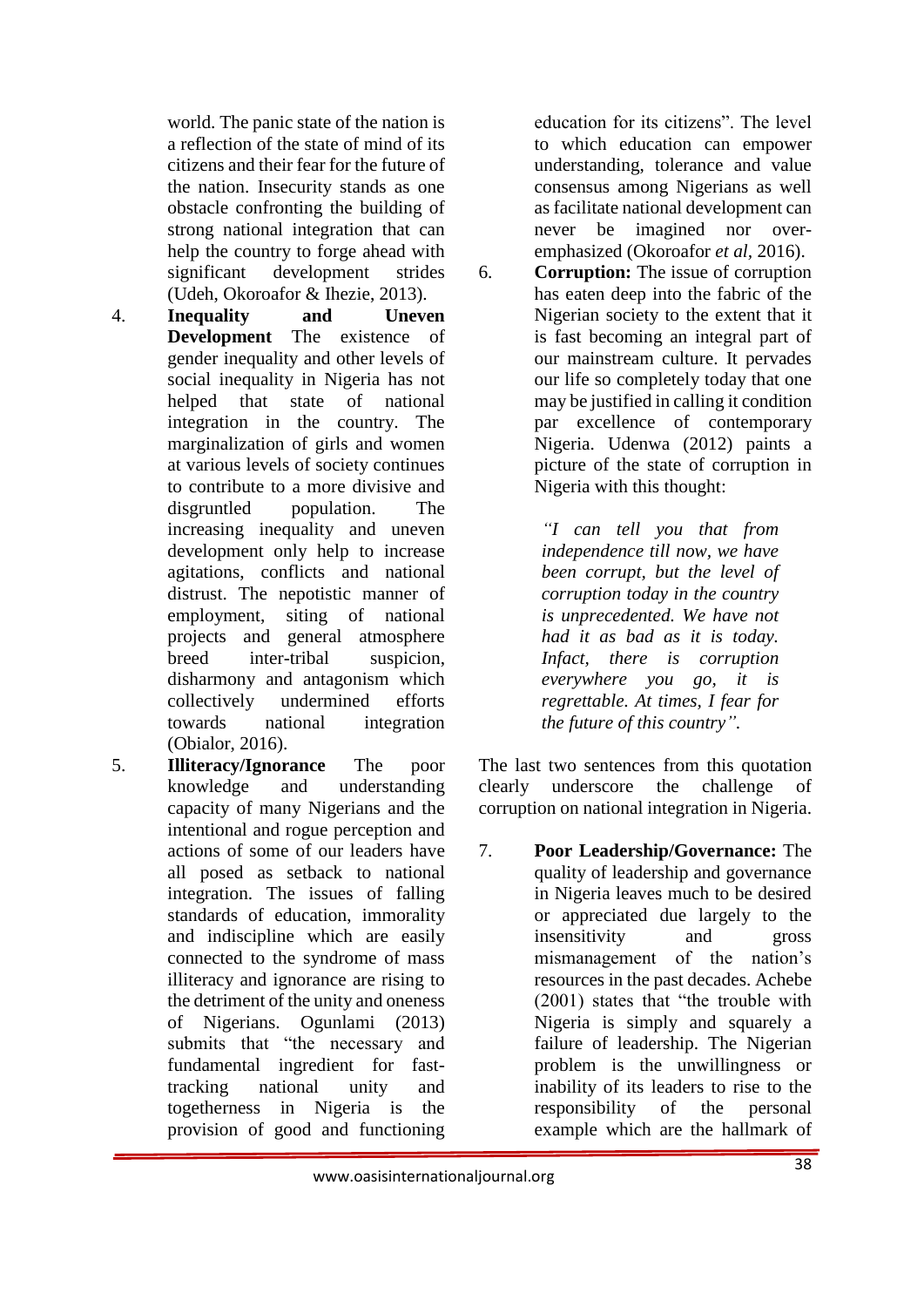true leadership". Good leadership is said to beget good followership and therefore the poor leadership and governance in the country is breeding a weak, docile and unpatriotic citizens who are aggrieved with the state of the nation and seem to be motivated towards disintegration of the nation to satisfy ethnic sentiments and other primordial interests.

8. **Ethnicism/Nepotism:** To say that many Nigerians are tribalistic and nepotistic may be a clear understatement of the situation in the country. A lot of Nigerians are ethnocentric in their perception of issues concerning the integrity of the nation as a united democratic entity. Their behavior exhibits the ethnic/tribal inclinations and antecedents that only aggravate the poor state of solidarity and unity among the nation's many ethnic groups, creating social tension and disorder. The attitude of nepotism which further fuels disunity has not helped Nigeria's efforts towards nation building and national integration. Okoroafor *et al* (2016), posit that "this status quo is obviously anti-national unity because it breeds national discord, disunity and fear that undermines national integration".

### **Employing Philosophical Insight for Promotion of Effective National Integration in Nigeria:**

Philosophical insights have been found to be unquantifiably useful and problem solving in many situations and challenges (Morgan, 2016). Philosophical insight as an approach to understanding and tackling the challenges of achieving effective national integration in Nigeria cannot be ignored nor misplaced, judging from the usefulness of philosophy in our individual life, interpersonal communication and relationships as well as in our national life. Philosophical insight can be defined as an extended application of philosophical knowledge and ideas in the understanding of subjects, issues, concepts, etc, resulting from the identification of relationships and behaviours of a given subject within a given scenario or context (Okoroafor, 2017). From this definition, it is clear that philosophical insight into any phenomenon is a tedious task that requires critical approach, analysis and interpretation of the basic elements underlying the phenomenon (subject) through the identification of the essence, relationships and behaviours surrounding the phenomenon in a given context.

The interaction between national integration and philosophy can be seen from the fact that they are particularly linked through the subdisciplines of Political Philosophy, Social Philosophy and Philosophy of Education (core areas of Philosophy). Philosophy is a kind of learning, learning to live, developing the power of discrimination that distinguishes a human from a beast. The task that philosophy undertakes is to introduce one to a deeper reflection, and try to explore the possibilities of giving a response to questions arising from the reflections. By asking ultimate questions, and pointing to ultimate principles, philosophy contributes to the unity and completion of our knowledge by showing how things are related. As human beings (particularly the educated ones), we have moved far in the various branches of knowledge but the power of critical thinking has not been developed especially in Nigeria and in Africa in general (Ogbonna, 2005). This has not helped to improve our levels of national unity, cohesion and togetherness (Nkwuocha, 2008).

Logical coherence and philosophical speculation are the supreme achievement of reason and without it man remains primitive. The lack of this among Nigerians explains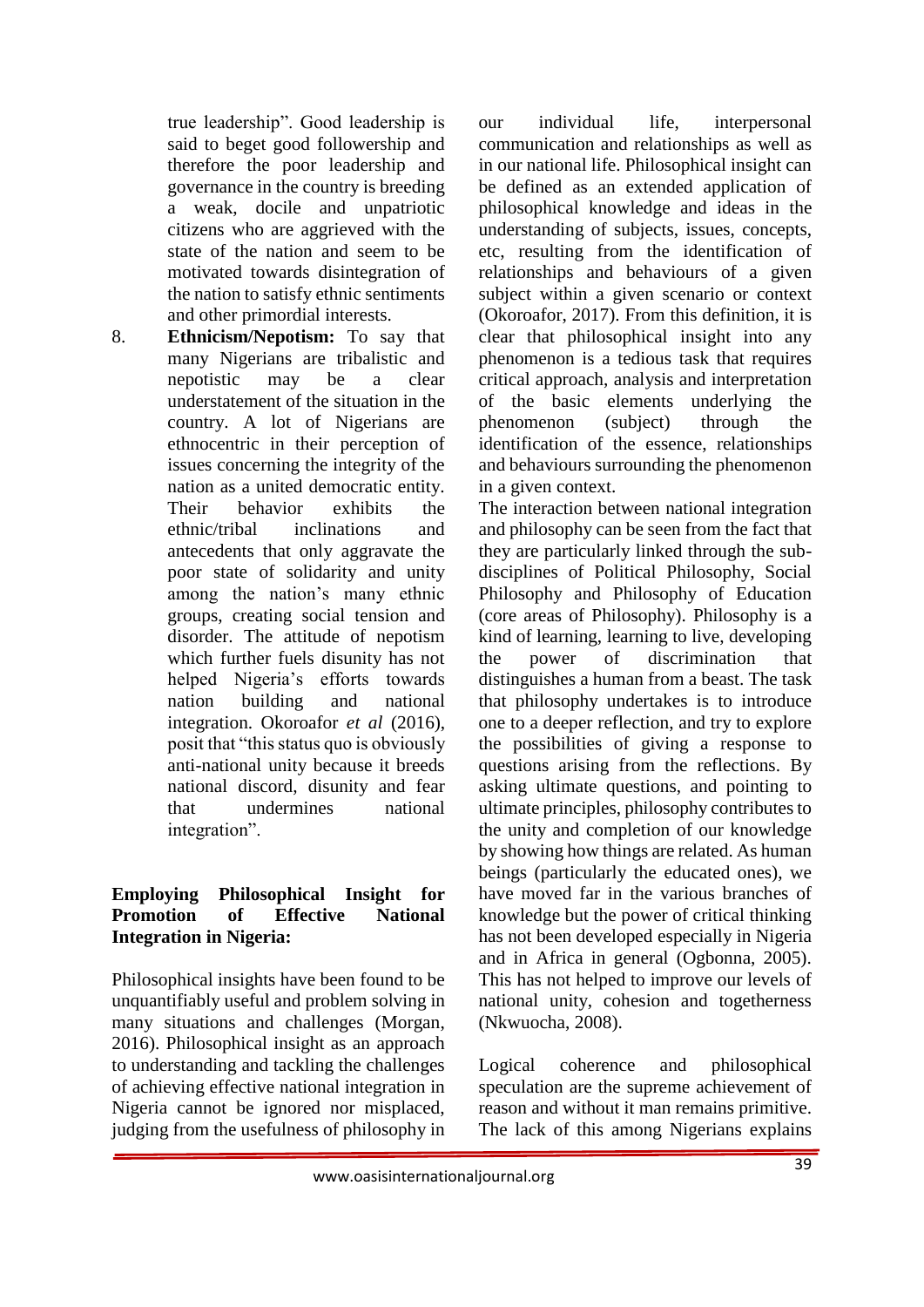why we have more learned people today that are lacking in wisdom. The consequence is that such people have crown on their heads but inside is all worry (Ogbonna, 2005). The perceived increasing lack of logical reasoning among many Nigerians (both the educated and uneducated) calls to question our level of seriousness and devotedness to the pursuit of effective national unity and integration, and brings to the fore, the import of applying philosophical insight into interpreting, analyzing and comprehending the various issues relating to and undermining our togetherness as a people of one nation.

In understanding the need to apply philosophical insight into tackling the challenge of national integration in Nigeria, it is pertinent to clarify the reason man should philosophize. The motive for philosophy is found in the Socratic saying that: an unexamined life is not worth living, which is why he moved to philosophize. This is actually the real motive. Therefore, there is urgent need for Nigerians to examine their life individually and nationally (philosophize) in order to find worth and meaning in our collective existence as a nation. Perhaps, we can borrow the perspectives of the Greeks (founders of Philosophy) in understanding the deeper advantages in employing philosophical insights for promoting effective national integration in Nigeria. Greek philosophers identified three fundamental values:

- The good (the ethical interest of man is concerned with the good)
- The beautiful (the esthetical interest of man is concerned with the beautiful)
- The true (the intellect or reason of man is concerned with the true which is also known as the theoretical interest)

In relation to the need to apply philosophical insight to solving the challenge of poor national integration in Nigeria, the fundamental value of the true is an imperative that needs to be emphasized to show how its application can strengthen the nation's pursuit of concrete cohesion, unity and oneness in this fast changing competitive  $21<sup>st</sup>$  century. The truth is the concern of learning because it particularly emphasizes theoretical interest which is in the domain of academic enterprise, and more intensely the field of philosophy (Enoh, 2001). True, as a fundamental value may be said to be more fundamental than the other two values – the good and the beautiful. It is also more relevant to finding the way forward for national integration in the country. Truth as a value exerts an enormous attraction and thrust on man. Truth is a power that fascinates man. It is a sacred value. A value of the magnitude of truth is essentially lovable. If only this attitude of love of truth will be enhanced (Nigerians) by our study/knowledge of philosophy, we can get to solve many of our problems that are propagating disunity and disintegration among us. The need for Nigerians to imbibe the philosophical intuition and value of truth at this point of the nation's development cannot be over-emphasized. True love of truth makes individuals, families, groups and institutions available to go along with it anywhere it leads them. It makes them independent of any establishment or vested interests but as a compensation or counterbalance, it requires them to have a great deal of purification and discipline. It requires a tremendous amount of sincerity (Ogbonna, 2005). Also the potency of truth is affirmed in the Bible according to the Gospel of John (8:32) "and ye shall know the truth, and the truth shall make you free". Again, the motto of the Guardian newspaper (a national daily in Nigeria) states that, conscience is an open wound, only truth can heal it. The need for Nigerians to live a truthful life by professing the truth and standing by the truth at all times, can encourage many Nigerians to begin to understand each other better, learn to tolerate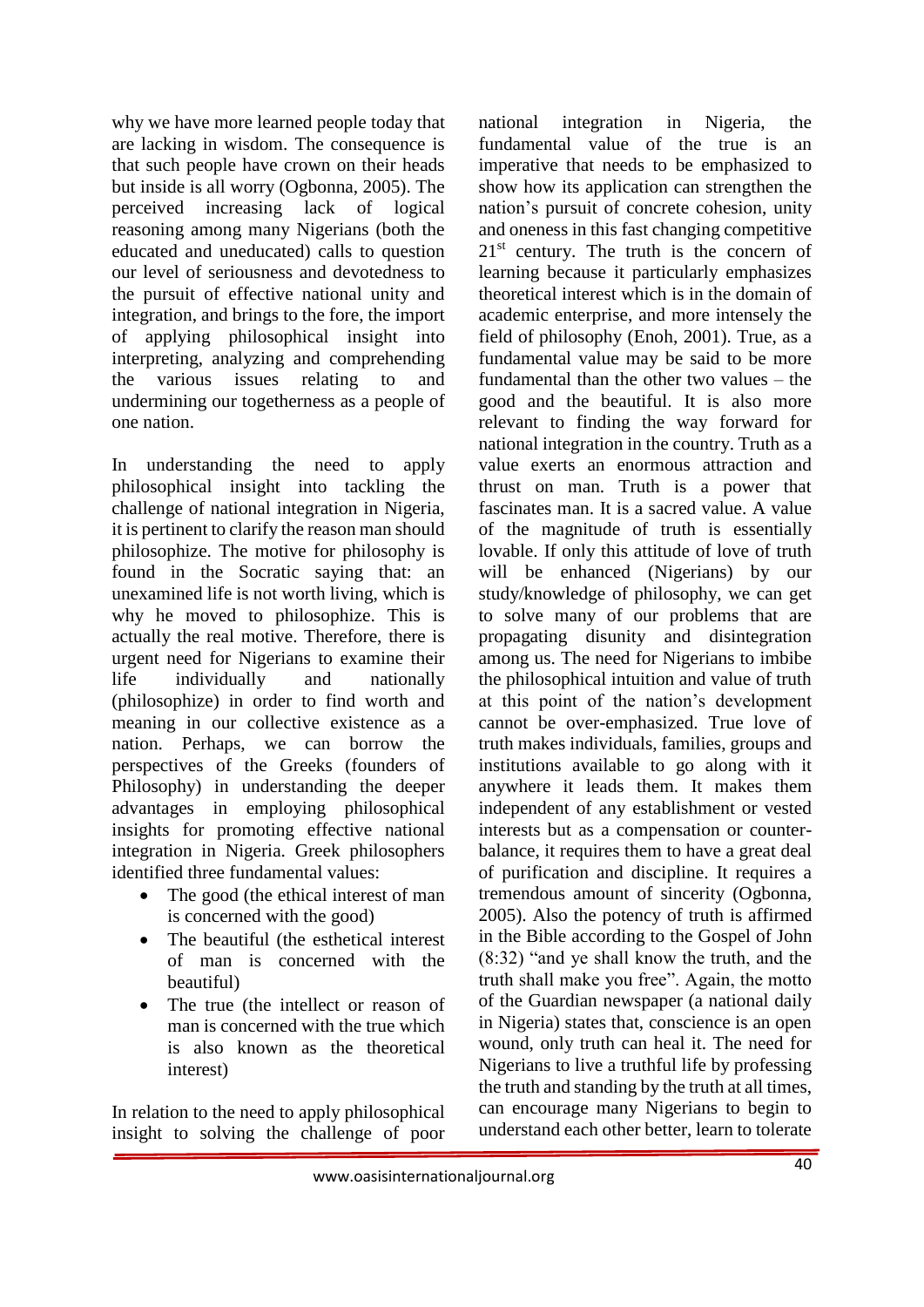each other's differences and love one another in truth and fairness. This will no doubt empower inter-ethnic, inter-religious and interpersonal cohesion and unity that will strengthen national integration.

Philosophy advocates that man is different from other lower animals who by birth are already biologically equipped with instincts to be adjusted to their environment, man on the other hand, is equipped with intelligence by which he is free from the immediate situation before making any instinctual reaction. It is this situation that empowers man to act with reason and freedom and not follow pre-determined patterns of acting or reacting. This further empowers man to face the task of creating his own meaning and taking charge of challenges and possibilities that are presented before him. This has led man to fundamentally be a being in search of truth that gives meaning to his life, and also helps to maintain and sustain man's peaceful co-existence with one another and even between groups and nations (Macleans, 2007).

It is based on this above stated impact of the value and essence of truth as a philosophical tool and insight that the state of national integration in Nigeria today is x-rayed and diagnosed. The absence of truth in different aspects of our individual and national life is not in doubt given the level of corruption, insecurity, intolerance, inequality, uneven development, poor leadership/governance, etc. The need for every Nigeria whether young, old, male, female, educated, uneducated, poor or rich, etc, to imbibe a lifestyle that is based on truth and constantly seek for the truth in every situation/condition or challenge is imperative to strengthen our collective values, consensus, unity and nationhood. Nigeria as a nation cannot continue to thrive on falsehood, hate, animosity, distrust, tribalism and incomprehensible levels of intolerance and hostility. The deliberate and conscious

adherence to truthful living and co-existence will empower the true integration of the various peoples of Nigeria into a truthseeking nation working towards its own sustainable development for the sake of its present good and that of unborn generations (Ogunlami, 2013).

The power of the truth to present things, ideas, opinions and issues in their real and pure state and essence can never be extinguished or over-stated. The truth upholds that which is right, sincere, honest and transparent and even good and beautiful. The act of always saying the truth and seeking for the truth is a virtue of inestimable value and greatness. It is therefore, an attitude and quality of life that Nigerians can adopt, imbibe and apply at all times in all situations/circumstances because it will positively renew our collective consciousness, perception, thoughts and behavior to one another in such a way that will breed cordial and healthy relationships between the different peoples of Nigeria inspite of tribal, political, social, ideological and economic or even psychological inclinations and preferences. The truth unfolds that which is fair, equal, right, moral and good to all and sundry and therefore upholding the truth at all opportunity and times brings out the good, the beautiful and possibly the best in everyone for everyone's happiness, stability and progress. This is presently lacking to high levels among Nigerians.

Obialor (2015), claims that "Nigerians are ranked among the most corrupt and dishonest people in the world because of their insincerity and dare-devil escapades in different parts of the world". Again, the actions of many political leaders in Nigeria who often promise several things in the course of their political campaigns but when they get into office, they do not keep those promises depicts political dishonesty. Even while in office, they say one thing and do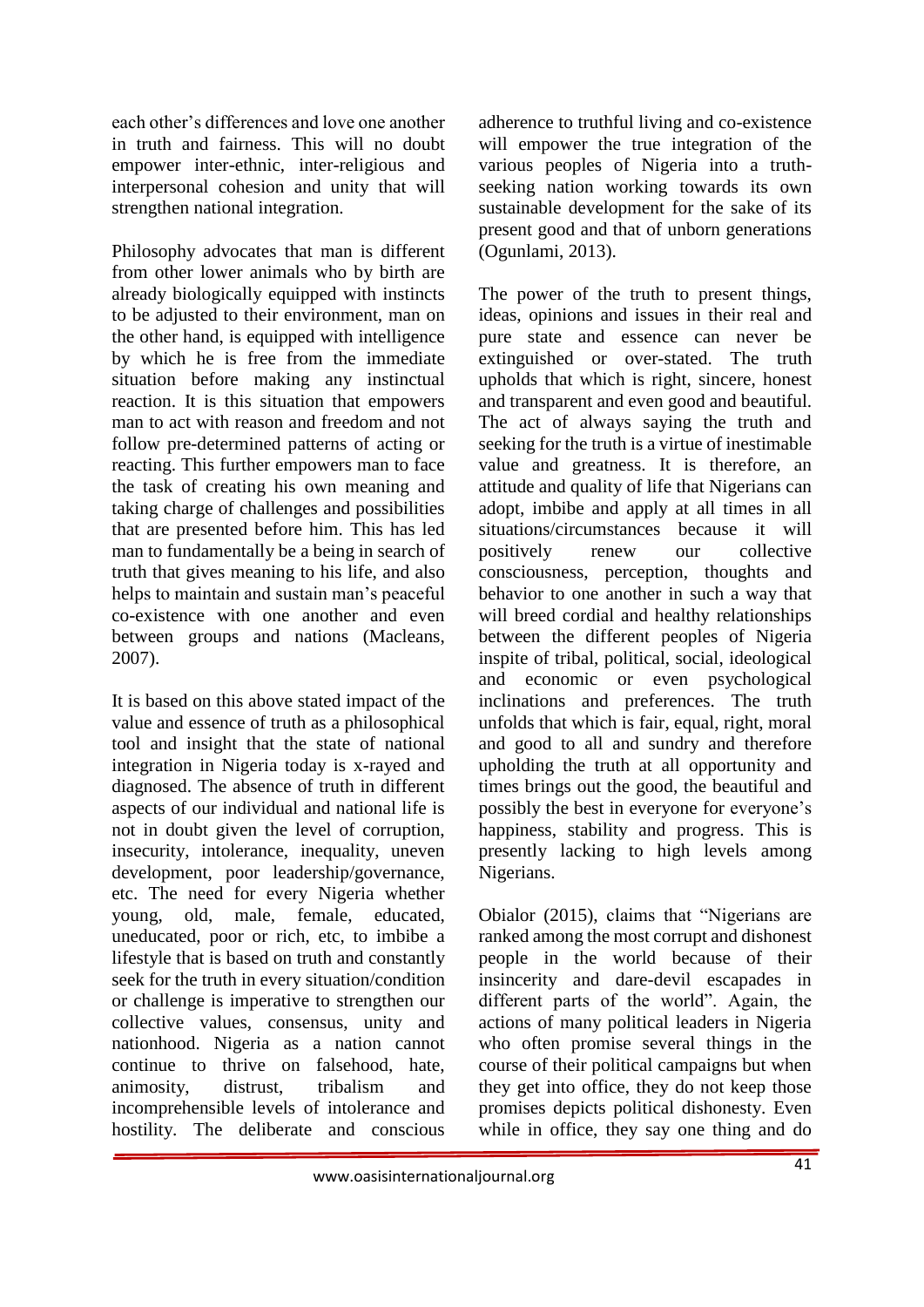another. These attitudes are baseless and untruthful and contribute to the forces of disunity and conflict in the country. Also, cases of falsification of documents, forgery and lying on oath and other forms of dishonesty abound in the Nigerian society. When we (as individuals and a nation) stand by the truth, it has the capacity to change the narrative of the phenomenon and status of national integration in the country.

### **Summary**

The paper focused on the need to employ philosophical insight to approaching and understanding the challenge of national integration in Nigeria. The main terms and concepts were conceptualized within the context of the work, and interface between the concept and phenomenon of national integration and the field of philosophy was established to an extent. The fundamental value of true was identified and discussed as a philosophical intuition and tool that Nigerians need to imbibe at this stage of the nation's developmental journey particularly because it can strengthen national cohesion and unity and therefore help to create unconducive environment for speedy development. The paper ends with a summary, conclusion and some recommendations for promoting national integration in Nigeria.

### **Conclusion**

From the discussions on this paper, it is understood that the need to apply philosophical insight into comprehending the challenge of and proffering solutions to the issues of national integration is an imperative for the Nigerian nation of today. The paper advocates that Nigeria and Nigerians should wholeheartedly inculcate and imbibe lifestyle that is based on truth and by so doing will be sincere to one another and tolerate each other in such a way and manner that will create more trust and cooperation between individuals, ethnic groups and institutions, etc, thereby promoting effective national

integration for sustainable development in the country.

### **Recommendations**

The paper submits the following measures as the way forward:

- 1. Basic Philosophy (which should cover areas of Political Philosophy, Social Philosophy and Philosophy of Education) should be made compulsory at the first year of study in all tertiary institutions. Students should be acquainted with this knowledge in order to begin to breed a new generation of Nigerians who will always seek philosophical insight, through the instrument of truth, to relate and live with one another not minding ethnic, ideological or personal interests, etc.
- 2. Governments (Federal and States), religious organizations, civil societies, non-government organizations and other corporate organizations and groups should place on their motto and vision statement "seek for truth", and also led exemplary life by upholding the truth at all times in whatever situations. This will no doubt strengthen the status of national integration in Nigeria.

## R**eferences**

- Abia, V.B.E (2006). Government and politics in Africa: A comprehensive approach. Lagos. BMB
- Achebe, C. (2001). The trouble with Nigeria. Paper for UN – WIDER conference on sharing ideas for Nigeria's prosperity, September, 2001.
- Akinpelu, J.A. (1981). Introduction to Philosophy of education. London. Macmillian.